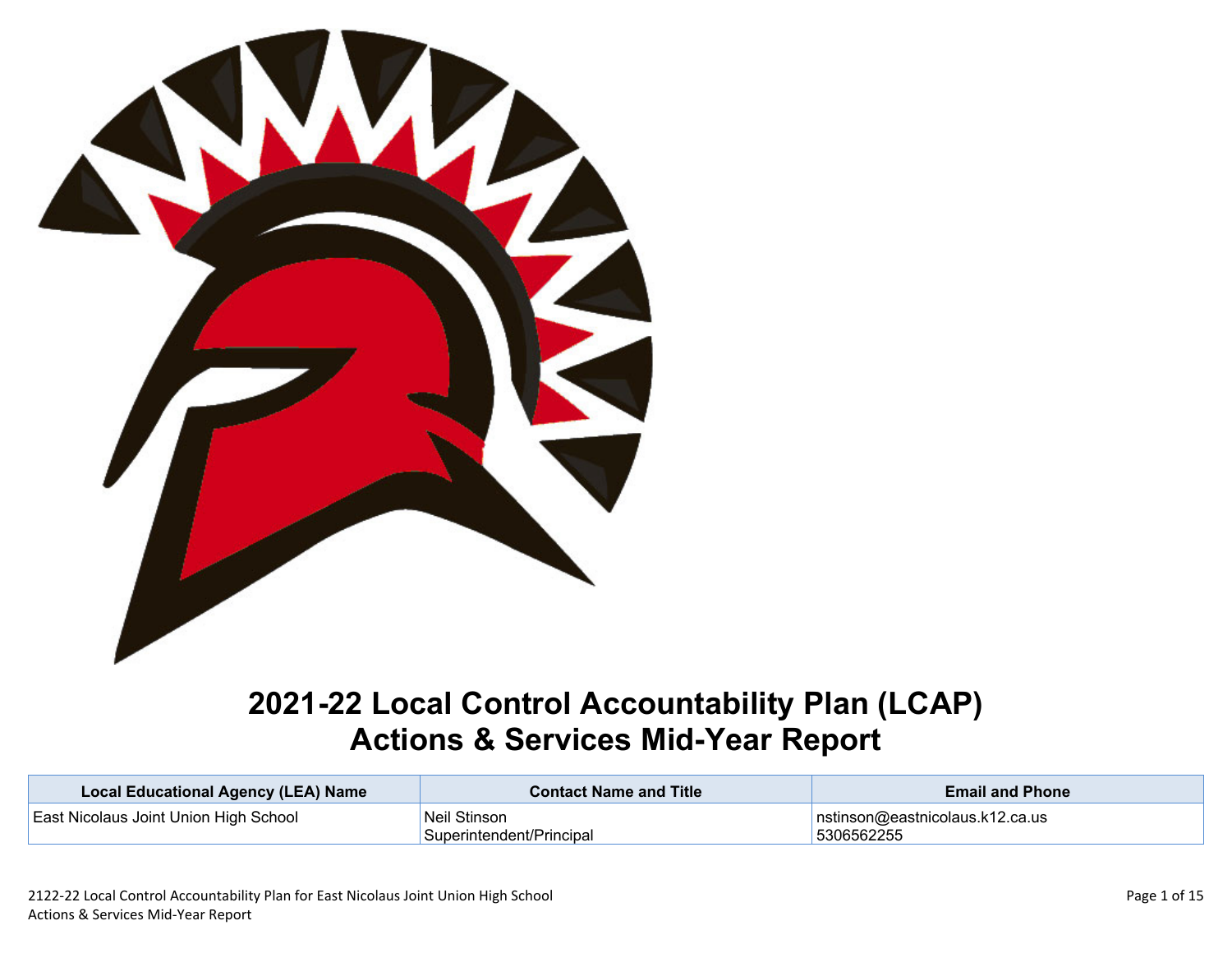#### **1.0 Conditions of Learning**

ENHS will hire and assign fully credentialed teachers, ensure that facilities are well maintained, implement California standards (CA Standards), and provide student access to standards-aligned materials while offering a broad course of study and access for all students to include enrichment, expanded CTE **offerings, and rigorous core classes.**

#### **[Rationale](http://www.doc-tracking.com/screenshots/20LCAP/Instructions/20LCAPInstructions.htm#ExplanationofWhytheLEADevelopedGoals)**

As a small rural school it is imperative that we have fully credentialed and content specific staff in order to ensure that the academic rigor, A-G rates, CTE completers, and develop college and career graduates. The continued adoption of our Master schedule and curriculum must stay current and relevant to reflect 21st century learners and their future post secondary endeavors.

Although a broad and simplistic goal, the master schedule of a comprehensive high school is the 'brain' and the 'soul' of the school, its students and staff, and its community. ENHS is making a significant commitment to a CTE based ancillary component within its core structure more so than ever before to reflect the college and career ready dynamic of its community, traditional, and students interests. The value of a broad and niche master schedule allows ENHS to attract students from out of the district and retaining those who are in the boundary. The delicate balance of this need and hope is exemplified by the creation of the Spartan Academy and the CTE focus that this dependent charter school will provide. This will allow an increase in the breadth and future adaptation of the master schedule.

# **Expected Annual Measurable Objectives for Goal 1**

| <b>Priority</b> | <b>Metric</b>                                                                                                                                                      | <b>Baseline</b>                                                                                                                                                                        | Year 1 Mid-Year Progress                                                                                                                                                                                                                                                                      | Desired Outcome for 2023-24                                                                              |
|-----------------|--------------------------------------------------------------------------------------------------------------------------------------------------------------------|----------------------------------------------------------------------------------------------------------------------------------------------------------------------------------------|-----------------------------------------------------------------------------------------------------------------------------------------------------------------------------------------------------------------------------------------------------------------------------------------------|----------------------------------------------------------------------------------------------------------|
|                 | <b>Basic Conditions at School</b><br>Percent of teachers<br>appropriately assigned and fully<br>credentialed<br>Priority 1A<br>Source: SARC                        | 100% fully credentialed and<br>appropriately assigned                                                                                                                                  | East Nicolaus High School is<br>working towards all teachers<br>being fully credentialed and<br>appropriately assigned.                                                                                                                                                                       | Maintain 100%                                                                                            |
|                 | <b>Basic Conditions at School</b><br>Percent of students with<br>sufficient access to standards-<br>aligned instructional materials<br>Priority 1B<br>Source: SARC | 100% of ELA/ELD and Math<br>materials aligned to CCSS<br>0% of Science materials are<br>aligned to NGSS<br>100% of HSS materials aligned<br>to Standards, but not the new<br>Framework | We have purchased science<br>materials that align with NGSS<br>and will be transitioning to the<br>use of those as we move away<br>from the current online<br>curriculum platform used while<br>in distance learning. Currently<br>100% of ELA/ELD and Math<br>materials are aligned to CCSS. | Maintain 100% standards-<br>alignment to ELA/ELD and Math<br>100% alignment to science and<br><b>HSS</b> |
|                 | <b>Basic Conditions at School</b><br><b>Facilities Inspection Tool Rating</b><br>Priority 1C                                                                       | <b>Good Repair Rating</b>                                                                                                                                                              | Current rating is fair and we are<br>addressing a significant<br>electrical upgrade project that                                                                                                                                                                                              | <b>Exemplary Repair</b>                                                                                  |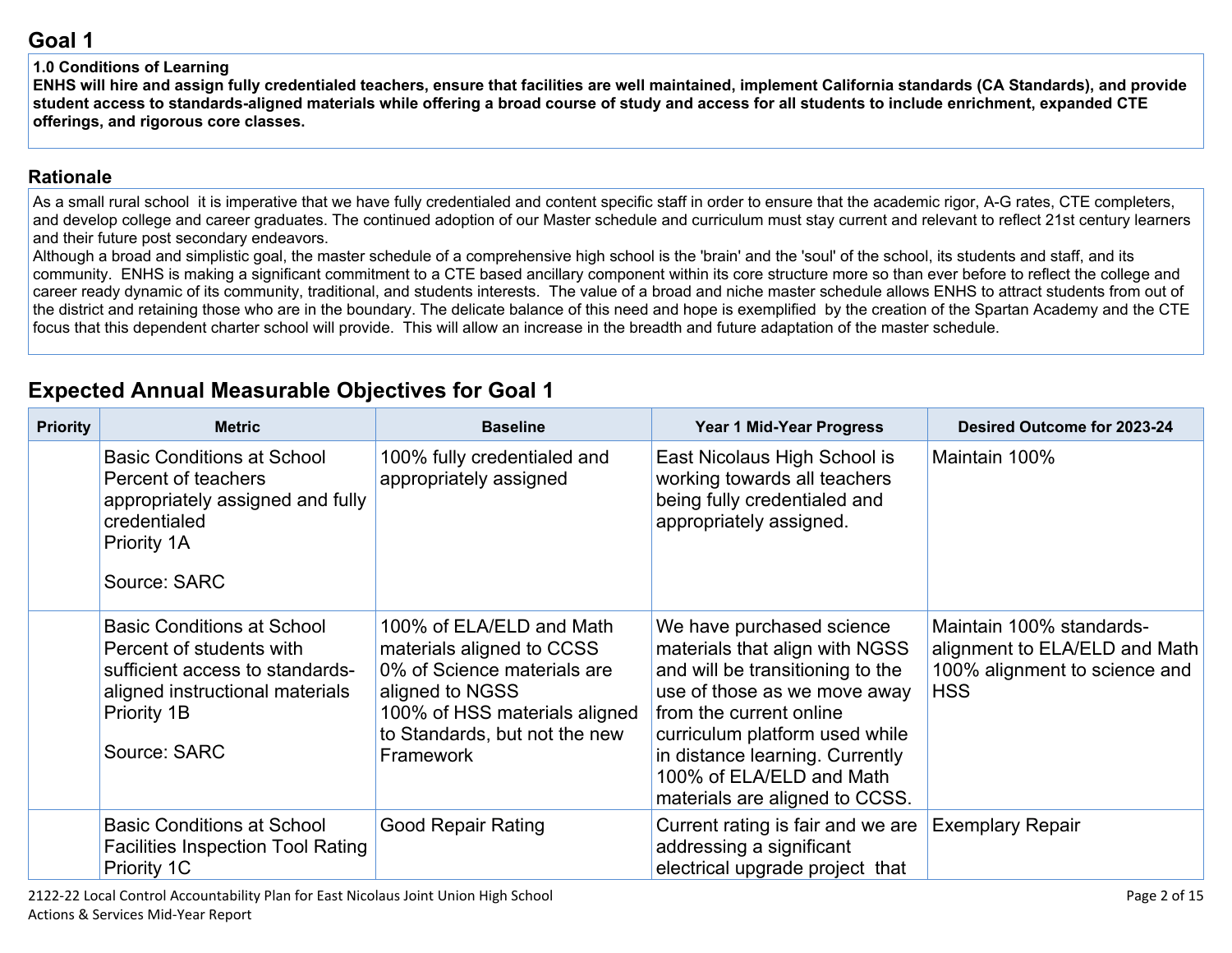| <b>Priority</b> | <b>Metric</b>                                                                                                                                                                                                                             | <b>Baseline</b>                                                                                                                                                                                                                     | Year 1 Mid-Year Progress                                     | Desired Outcome for 2023-24                                                                                                                                                                                                  |
|-----------------|-------------------------------------------------------------------------------------------------------------------------------------------------------------------------------------------------------------------------------------------|-------------------------------------------------------------------------------------------------------------------------------------------------------------------------------------------------------------------------------------|--------------------------------------------------------------|------------------------------------------------------------------------------------------------------------------------------------------------------------------------------------------------------------------------------|
|                 | Source - - Facility Inspection<br>Tool (FIT)                                                                                                                                                                                              |                                                                                                                                                                                                                                     | will move the school towards<br>having a Good Repair Rating. |                                                                                                                                                                                                                              |
|                 | Implementation of CA State<br><b>Standards</b><br>Progress (1-5) in implementing<br>programs to support staff in<br>identifying areas they can<br>improve in delivery of<br>instruction.<br>Priority 2A<br>Source: Local Indicator Survey | <b>NGSS</b><br>Professional Learning - 3 (Initial<br>Implementation)<br><b>Instructional Materials - 2</b><br>(Beginning Development)<br>Implementation of Policies and<br>Programs to support staff - 3<br>(Initial Implementation |                                                              | <b>NGSS</b><br>Professional Learning - 5 (Initial<br>Implementation)<br>Instructional Materials - 4<br>(Beginning Development)<br>Implementation of Policies and<br>Programs to support staff - 5<br>(Initial Implementation |

| Goal/<br><b>Action</b> | <b>Action Title/</b><br><b>Description</b>                                                                                                                                                                                                                                      | Timespan | <b>Contributing</b> | <b>Personnel</b><br><b>Expenses</b>         | <b>Non-Personnel</b><br><b>Expenses</b> | <b>Total</b><br><b>Funds</b> | <b>Mid-Year Report</b> |
|------------------------|---------------------------------------------------------------------------------------------------------------------------------------------------------------------------------------------------------------------------------------------------------------------------------|----------|---------------------|---------------------------------------------|-----------------------------------------|------------------------------|------------------------|
| $1.1$                  | <b>Credentialed and</b><br>appropriately assigned<br><b>Teachers</b><br>Each year our action in this<br>goal is to have 100% of our<br>staff appropriately<br>credentialed in their subject<br>matter areas as per CTC,<br>SCSOS, and CDE.                                      |          | <b>No</b>           | <b>LCFF</b><br>755126<br>Other State 412456 |                                         | \$1,167,582.00               | \$1,136,266.00         |
| 1.2                    | <b>Instructional Materials</b><br>Each year will strive for<br>100% compliance and<br>adherence to:<br>We will have one to one<br>chromebooks for each<br>students at ENHS.<br>We will have CCSS aligned<br>textbooks and curriculum<br>for each core content and<br>CTE class. |          | <b>No</b>           |                                             | Other State 48977                       | \$48,977.00                  | \$20,614.00            |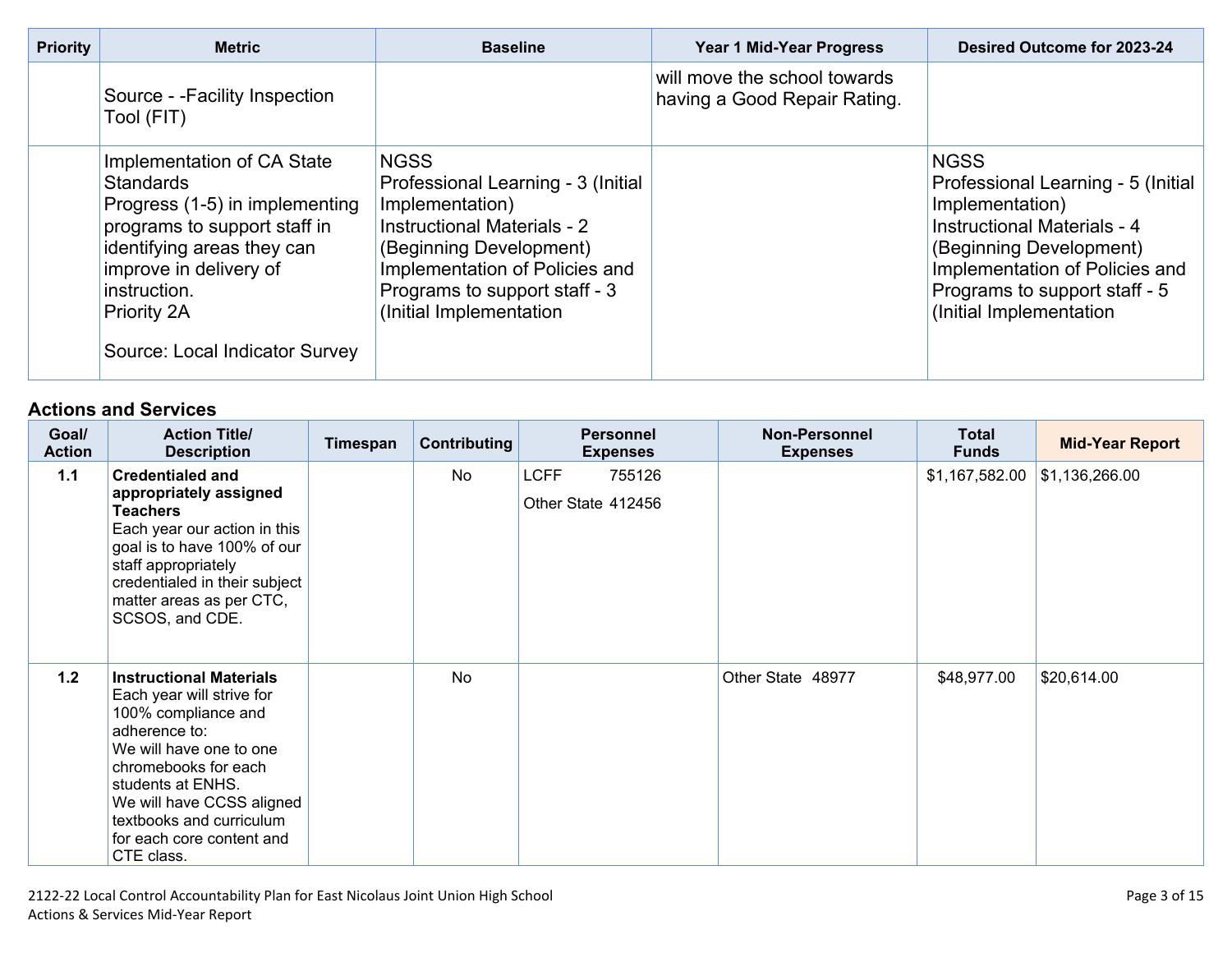| Goal/<br><b>Action</b> | <b>Action Title/</b><br><b>Description</b>                                                                                                                                                                                                                                                                                                                                                                                                | Timespan | Contributing | <b>Personnel</b><br><b>Expenses</b> | <b>Non-Personnel</b><br><b>Expenses</b>                     | <b>Total</b><br><b>Funds</b> | <b>Mid-Year Report</b> |
|------------------------|-------------------------------------------------------------------------------------------------------------------------------------------------------------------------------------------------------------------------------------------------------------------------------------------------------------------------------------------------------------------------------------------------------------------------------------------|----------|--------------|-------------------------------------|-------------------------------------------------------------|------------------------------|------------------------|
|                        | We will align our science<br>curriculum with NGSS<br>standards in this next year.                                                                                                                                                                                                                                                                                                                                                         |          |              |                                     |                                                             |                              |                        |
| 1.3                    | <b>Faciltiies</b><br>We will maintain our<br>facilities in excellent<br>condition this year.<br>We will update our<br>irrigation and electrical<br>infrastructure this year.                                                                                                                                                                                                                                                              |          | No           | <b>LCFF</b><br>246974               | <b>LCFF</b><br>176050                                       | \$423,024.00                 | \$217,596              |
| 1.4                    | Professional<br><b>Development</b><br>We will provide<br>professional development<br>in ELA/ELD, Math,<br>History/Social Science,<br>Science, and other<br>technical subjects<br>We will provide science<br>teachers with professional<br>learning in the<br>implementation of new<br>science curriculum<br>Our AG and Manufacturing<br>CTE pathway instructors<br>will receive professional<br>development in their<br>respective areas. |          | <b>No</b>    |                                     | <b>LCFF</b><br>5800<br>Other State 12106<br>Federal<br>7295 | \$25,201.00                  | \$24,925               |
| 1.5                    | <b>CTE Pathways</b><br>We will continue to offer<br>and maintain a broad<br>course of study through<br>different pathways. We will                                                                                                                                                                                                                                                                                                        |          | <b>No</b>    |                                     | <b>LCFF</b><br>33000<br>Other State 80000                   | \$113,000.00                 | \$165,192              |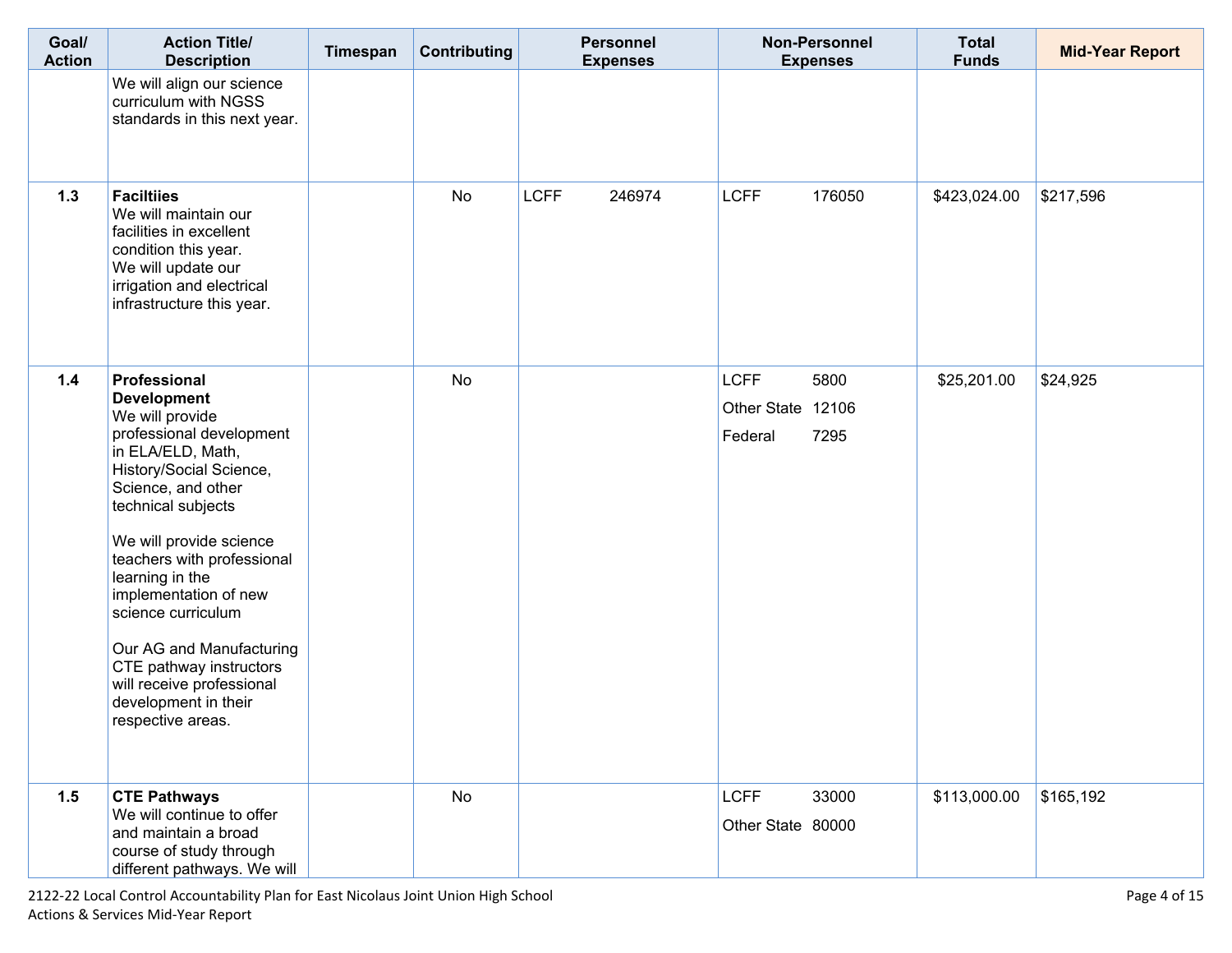| Goal/<br><b>Action</b> | <b>Action Title/</b><br><b>Description</b>                                                                                                                                                                                                                                                                                                                                                                                                                                                                                                                                                                                                                                                                                                                                                                                                                                                                                                                            | Timespan | Contributing | <b>Personnel</b><br><b>Expenses</b> | <b>Non-Personnel</b><br><b>Expenses</b> | <b>Total</b><br><b>Funds</b> | <b>Mid-Year Report</b> |
|------------------------|-----------------------------------------------------------------------------------------------------------------------------------------------------------------------------------------------------------------------------------------------------------------------------------------------------------------------------------------------------------------------------------------------------------------------------------------------------------------------------------------------------------------------------------------------------------------------------------------------------------------------------------------------------------------------------------------------------------------------------------------------------------------------------------------------------------------------------------------------------------------------------------------------------------------------------------------------------------------------|----------|--------------|-------------------------------------|-----------------------------------------|------------------------------|------------------------|
|                        | ensure we are continuing<br>to grow and develop our<br>agriculture pathway to<br>ensure sure that we are<br>providing high quality<br>industry education.<br>We will develop multiple<br>industry based partnerships<br>through Work Based<br>learning.<br>We will create certifications<br>for students to achieve<br>upon graduation.<br>We will create and move<br>our AG / Manufacturing<br>department to a state of the<br>art and primary AG /<br>Manufacturing program in<br>the superior region.<br>We will increase our<br>participation in the<br>Agriculture field and CTE<br>fields to ensure that we are<br>providing the most up to<br>date instruction for our<br>students.<br>We will align our AG/CTE<br>course mapping/sequences<br>for pathways per CDE<br>standards.<br>We will build a Greenhouse<br>We will expand our CTE<br>offerings to include multiple<br>Floral classes<br>We will employ a Work-<br><b>Based Learning</b><br>Coordinator |          |              |                                     |                                         |                              |                        |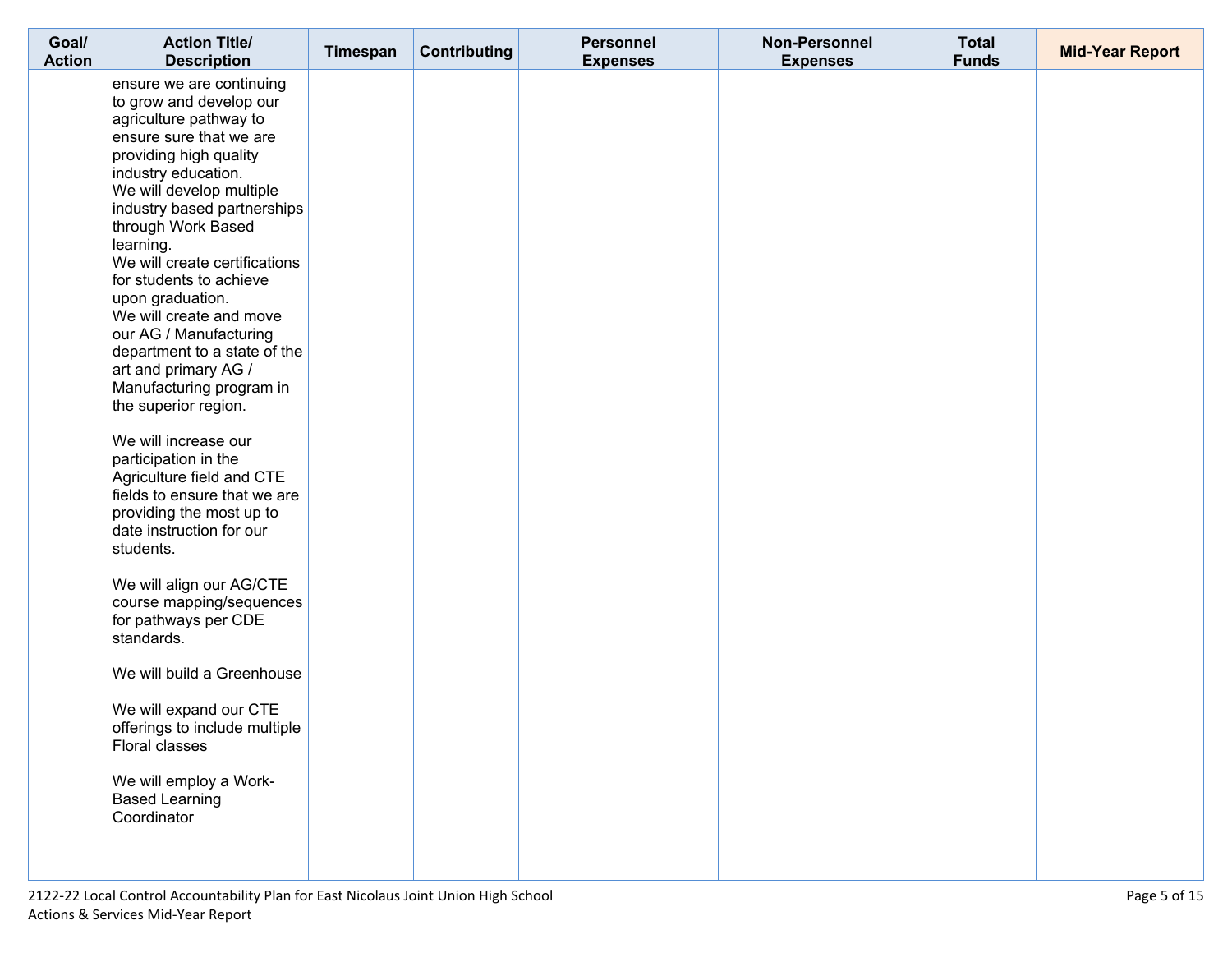| Goal/<br><b>Action</b> | <b>Action Title/</b><br><b>Description</b>                                                                                                                                                                                                                                                                      | Timespan | <b>Contributing</b> | <b>Personnel</b><br><b>Expenses</b> | <b>Non-Personnel</b><br><b>Expenses</b> | <b>Total</b><br><b>Funds</b> | <b>Mid-Year Report</b> |
|------------------------|-----------------------------------------------------------------------------------------------------------------------------------------------------------------------------------------------------------------------------------------------------------------------------------------------------------------|----------|---------------------|-------------------------------------|-----------------------------------------|------------------------------|------------------------|
| 1.6                    | Transportation<br>Continue to supplement<br>transportation services for<br>students in order to prevent<br>forwarding on costs to<br>families. ENHS continues<br>to support transportation for<br>our students that attend our<br>school and for the various<br>programs at the school.<br>(Priority 7B and 7C) |          | Yes                 |                                     | <b>LCFF</b><br>66,954                   | \$66,954.00                  | \$51,475               |
| 1.7                    | <b>Nutrition</b><br>Supplement nutrition<br>services for all students in<br>order to prevent forwarding<br>costs to families.<br>(Priority 7B and 7C)                                                                                                                                                           |          | Yes                 |                                     | <b>LCFF</b><br>62100                    | \$62,100.00                  | \$77,876               |

#### **2.0 Pupil Outcomes**

We will ensure students are college and career ready by providing additional support for staff and students with regard to instruction learning respectively. ENHS will address professional development in the area of California Standards and benchmark assessments, while also reviewing intervention needs and ELD to support. Additionally and in conjunction with this goal, enhance and create an efficient, streamlined, positive facility that coincides with the safe learning environment will be the expectation. Increased access to academic center, enhanced CTE pathways, RTI services, and significant co-curricular **activities that create enhanced culture rich experiences for all students at ENHS.**

#### **[Rationale](http://www.doc-tracking.com/screenshots/20LCAP/Instructions/20LCAPInstructions.htm#ExplanationofWhytheLEADevelopedGoals)**

ENHS will inspire and prepare every student for academic excellence, individual achievement, and future success, while maintaining the courage and honor of our traditions.

Through partnerships with families and community, East Nicolaus High School is committed to:

Academic excellence, career preparation & technological understanding A safe and small school environment Fostering school pride and tradition Diverse opportunities, in and out of the classroom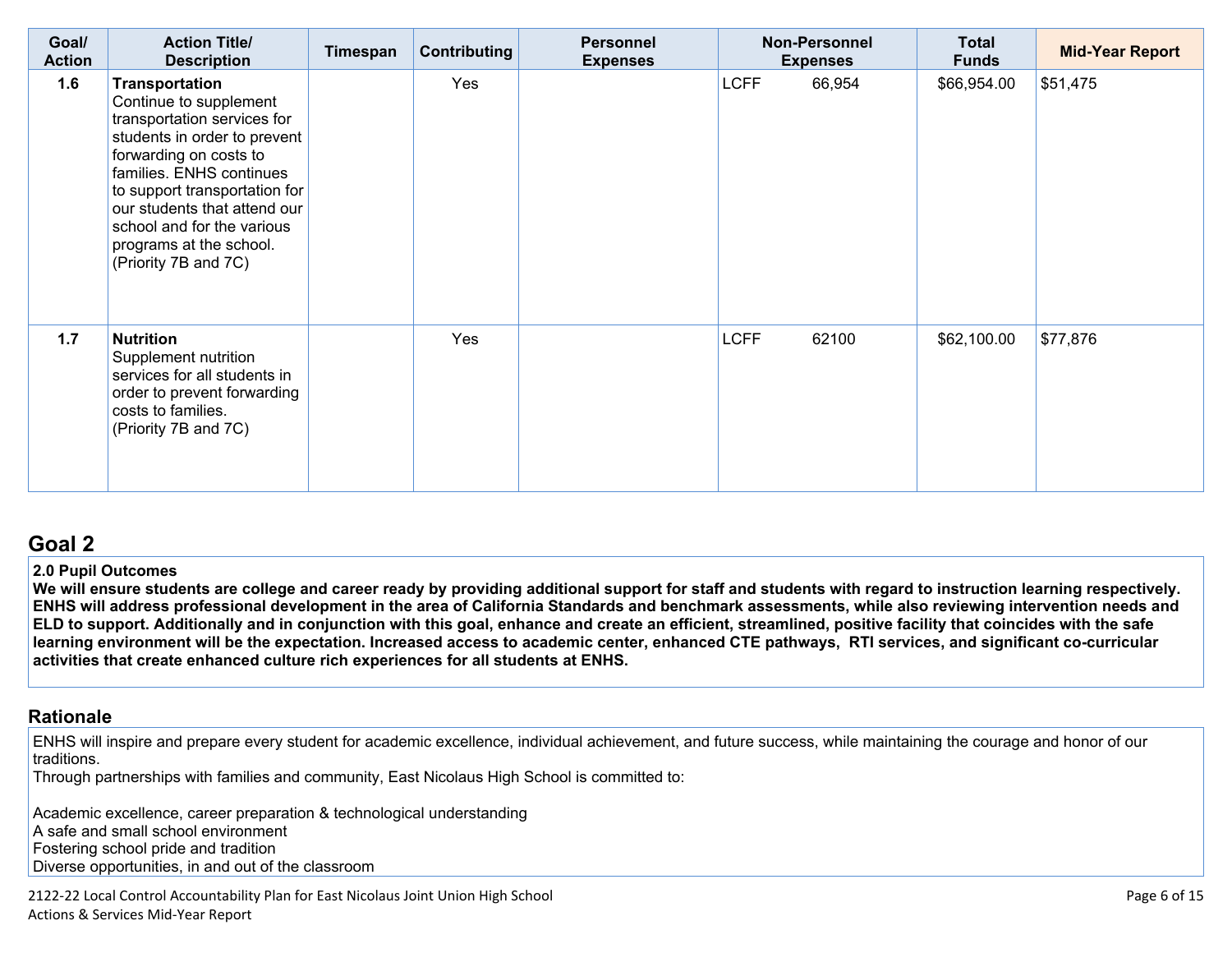Preparing students with leadership skills who are self-directed, responsible community members with a strong work ethic

ENHS will inspire and challenge students to achieve academic excellence and personal goals, develop character and confidence, and instill habits of learning that will sustain them throughout life this has become more important than ever. The pandemic has changed our communities academic lives forever. During the 2019-20 and 20-21 school years, students missed out on crucial academic instruction and social emotional support as the school was forced to close due to the statewide order. Although we tried to continue to ensure students received high quality instruction, this was conducted via Zoom and Apex online educational platforms. Students were learning without the immediate supervision and instruction by highly qualified teachers. Additionally, the social emotional needs of students were a constant concern for staff. Based on stakeholder feedback, academic and social emotional assessment data ENHS has determined that a deeper focus on this goal and the actions and services are to continue.

The ability to hire a fully trained SEL Counselor, Director of Student Guidance, retain Director of Student Services who will provide EL support and instruction, professional development to all teachers in all content areas, will collect and monitor assessment, graduation, attendance, and social emotional data to determine interventions using future MTSS will enable the district to determine instructional supports needed to accelerate learning and address learning loss. Ensuring that our teachers are highly qualified and hiring two additional teachers with professional development and coaching support will allow us to keep class sizes small to ensure a more individualized learning experience for students. The adoption of the BARR program for interdisciplinary assistance across the 9th grade level will also provide significant additional support systems for the bridge from middle school to high school. The purchase of the NGSS curriculum will ensure that teachers are teaching current NGSS standards that adhere to the approved science framework and aid teachers in providing a broad course of study for all grades. We have also purchased in CCSS enrichment and textbooks for Math at entry levels.

# **Expected Annual Measurable Objectives for Goal 2**

| <b>Priority</b> | <b>Metric</b>                                                                                                                                                                                                       | <b>Baseline</b>                                                | <b>Year 1 Mid-Year Progress</b>                                                 | <b>Desired Outcome for 2023-24</b>                                         |  |  |
|-----------------|---------------------------------------------------------------------------------------------------------------------------------------------------------------------------------------------------------------------|----------------------------------------------------------------|---------------------------------------------------------------------------------|----------------------------------------------------------------------------|--|--|
|                 | <b>Pupil Achievement</b><br>Number of ELs who make<br>progress towards English<br>Proficiency as measured by the<br><b>ELPAC</b><br>Priority 4E<br>Source: ELPAC/Ca Schools<br>Dashboard (when data is<br>reported) | 2 students did not increase one<br>or more levels on the ELPAC | No students have increased on<br>their English Proficiency levels<br>as of yet. | ALL EL students will increase<br>one or more levels on the<br><b>ELPAC</b> |  |  |
|                 | <b>Pupil Achievement</b><br><b>EL Reclassification Rate</b><br>Priority 4F<br>Source: Local Data                                                                                                                    | 0 students reclassified in 2019-<br>20                         | 0 students have been<br>reclassified                                            | Reclassify 2 students and all<br>long term ELs.                            |  |  |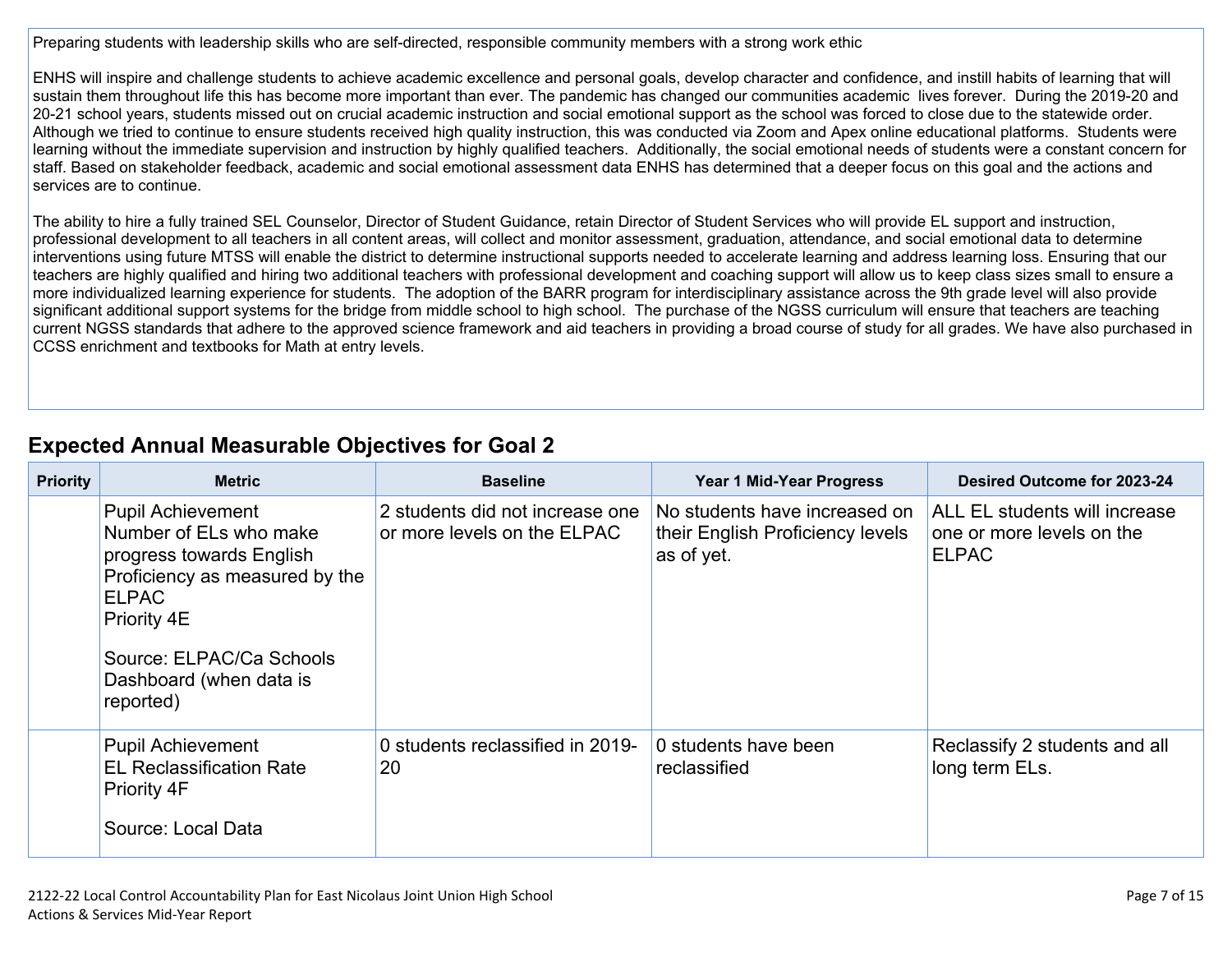| <b>Priority</b> | <b>Metric</b>                                                                                                                                                                                           | <b>Baseline</b>                                                                                                                                                                                                                   | Year 1 Mid-Year Progress                                                                                                                                                                                                               | Desired Outcome for 2023-24                                            |
|-----------------|---------------------------------------------------------------------------------------------------------------------------------------------------------------------------------------------------------|-----------------------------------------------------------------------------------------------------------------------------------------------------------------------------------------------------------------------------------|----------------------------------------------------------------------------------------------------------------------------------------------------------------------------------------------------------------------------------------|------------------------------------------------------------------------|
|                 | <b>Other Pupil Outcomes</b><br>D and F rate of students<br>Priority 8<br>Source: SIS                                                                                                                    | D and F Rate<br>13%                                                                                                                                                                                                               | Fall 21 Semester Grades show<br>the following:<br>D's: 6.1%<br>F's: 2.5%                                                                                                                                                               | 5%                                                                     |
|                 | <b>Pupil Achievement</b><br>Percent of students who<br>completed both requirements<br>for CSU/UC and CTE pathways<br>Priority 4D<br>Source: Ca School Dashboard                                         | Fall 2019 Dashboard - College<br>and Career Indicator<br>56% of students prepared                                                                                                                                                 | Current as of 1/11/22:<br>CSU: 32%<br><b>UC:32%</b><br>Waiting for new updated CA<br>Schools Dashboard for more<br>current numbers as of right now<br>Fall 2019 Dashboard is the<br>most current course completion<br>rate for UC/CSU. | 65% of students prepared                                               |
|                 | <b>Pupil Achievement</b><br>Distance from Standard and<br>percent of students<br>meeting/exceeding grade level<br>standards in ELA<br>Priority 4A<br>Source: CAASPP and Ca<br><b>Schools Dashboard</b>  | Fall 2019 Academic Indicator<br>ELA:<br>Status: 7.3 points above<br>standard.<br>Change: Declined 17.9 points<br>Yellow performance category<br>58% of 11th Grade Students<br>Met/Exceeded Grade Level<br><b>Standards</b>        | Waiting for new updated CA<br>Schools Dashboard for more<br>current numbers as of right now<br>Fall 2019 Dashboard is the<br>most current Academic<br>Indicator.                                                                       | 19 points above standard<br>70 % of students met/exceeded<br>standards |
|                 | <b>Pupil Achievement</b><br>Distance from Standard and<br>percent of students<br>meeting/exceeding grade level<br>standards in Math<br>Priority 4A<br>Source: CAASPP and Ca<br><b>Schools Dashboard</b> | Fall 2019 Academic Indicator<br>for Math:<br>Status: 61.5 points below<br>standard.<br>Change: Maintained 2.6 points<br>Orange performance category<br>21% of 11th Grade Students<br>Met/Exceeded Grade Level<br><b>Standards</b> | Waiting for new updated CA<br>Schools Dashboard for more<br>current numbers as of right now 33% of students met/exceeded<br>Fall 2019 Dashboard is the<br>most current Academic<br>Indicator.                                          | 45 points below standard<br>standards                                  |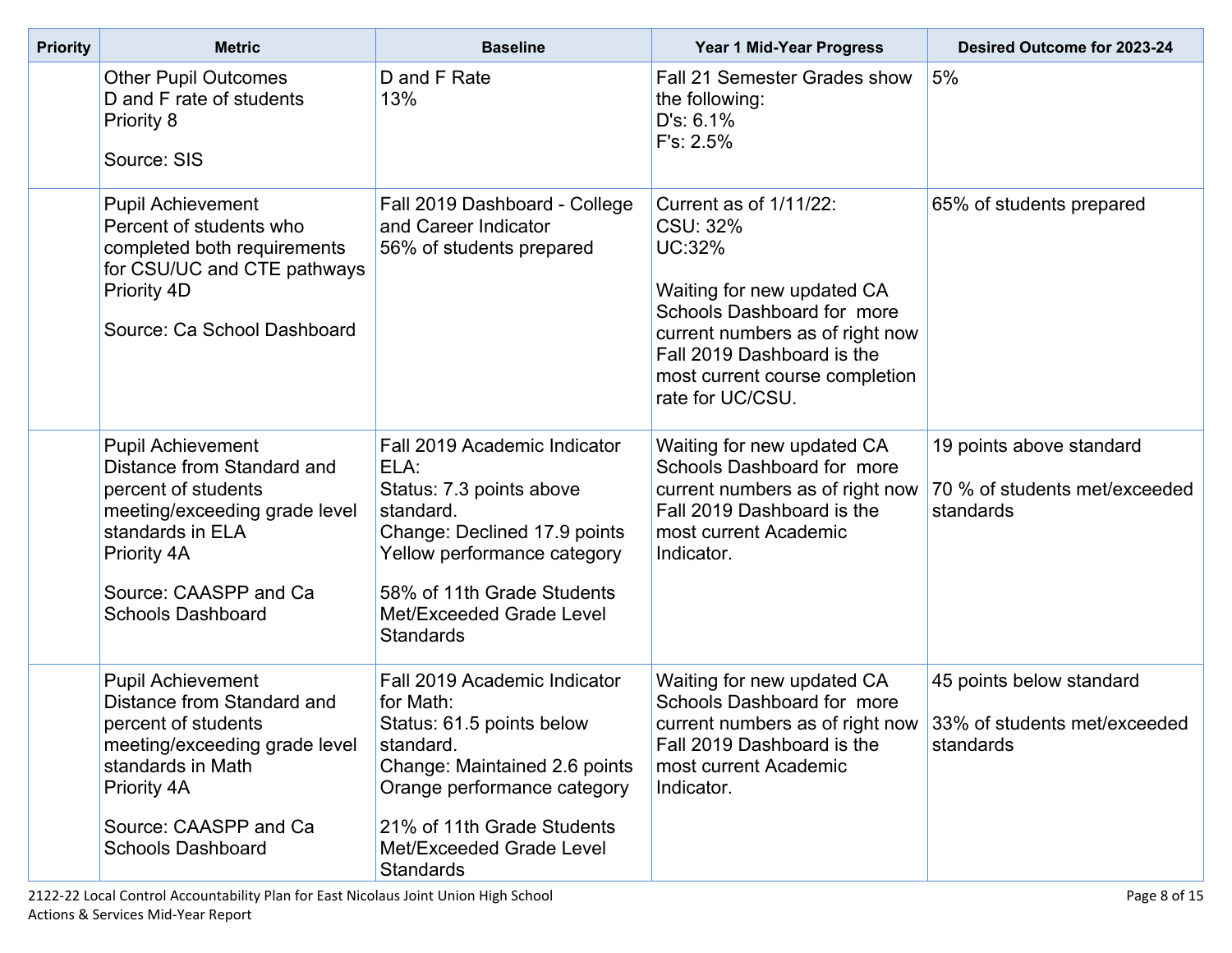| <b>Priority</b> | <b>Baseline</b><br><b>Metric</b>                                                                                                           |                                                                                                                                                                            | Year 1 Mid-Year Progress                                                                                                                                                                                                                               | Desired Outcome for 2023-24                                                                                            |
|-----------------|--------------------------------------------------------------------------------------------------------------------------------------------|----------------------------------------------------------------------------------------------------------------------------------------------------------------------------|--------------------------------------------------------------------------------------------------------------------------------------------------------------------------------------------------------------------------------------------------------|------------------------------------------------------------------------------------------------------------------------|
|                 |                                                                                                                                            |                                                                                                                                                                            |                                                                                                                                                                                                                                                        |                                                                                                                        |
|                 | <b>Pupil Achievement</b><br><b>Course Completion rate</b><br>UC/CSU<br>Priority 4B<br>Source: SIS                                          | For the 2018-2019 school year,<br>ENHS has increased our<br><b>UC/CSU A-G Completion Rate</b><br>to 48.1%.                                                                 | Current as of 1/11/22:<br>CSU: 32%<br><b>UC:32%</b><br>Waiting for new updated CA<br>Schools Dashboard for more<br>current numbers as of right now<br>Fall 2019 Dashboard is the<br>most current course completion<br>rate for UC/CSU.                 | <b>UC/CSU A-G Completion Rate</b><br>75%                                                                               |
|                 | <b>Pupil Achievement</b><br>AP Pass Rate of 3 or Higher<br>Data<br>Priority 4G<br>Source: AP Pass Rate in SIS                              | 9% passed AP exams with 3 or<br>higher<br>8 AP exams taken by students                                                                                                     | AP Data (2020)<br>AP Literature: 3 students took<br>the test all scored below 3<br>AP Calculus: No one took AP<br>Calculus<br>AP Statistics: 1 student took the<br>test and scored below 3<br>AP US History: 1 student took<br>the test and scored a 4 | 70% passed AP exams with 3<br>or higher<br>15 AP exams taken by students                                               |
|                 | <b>Pupil Achievement</b><br>Percent of students<br>demonstrate college<br>preparedness according to EAP<br>Priority 4H<br>Source: EAP Data | 2018-2019 School Year<br><b>Results: Standard Exceeded</b><br>(Ready):<br><b>19% ELA</b><br>4% Math<br><b>Standard Met (Conditionally</b><br>Ready)<br>38% ELA<br>16% Math | Waiting for new updated CA<br>Schools Dashboard for more<br>current numbers as of right now<br>Fall 2019 Dashboard is the<br>most current Academic<br>Indicator.                                                                                       | Exceeded (Ready):<br><b>25% ELA</b><br>10% Math<br><b>Standard Met (Conditionally</b><br>Ready)<br>44% ELA<br>22% Math |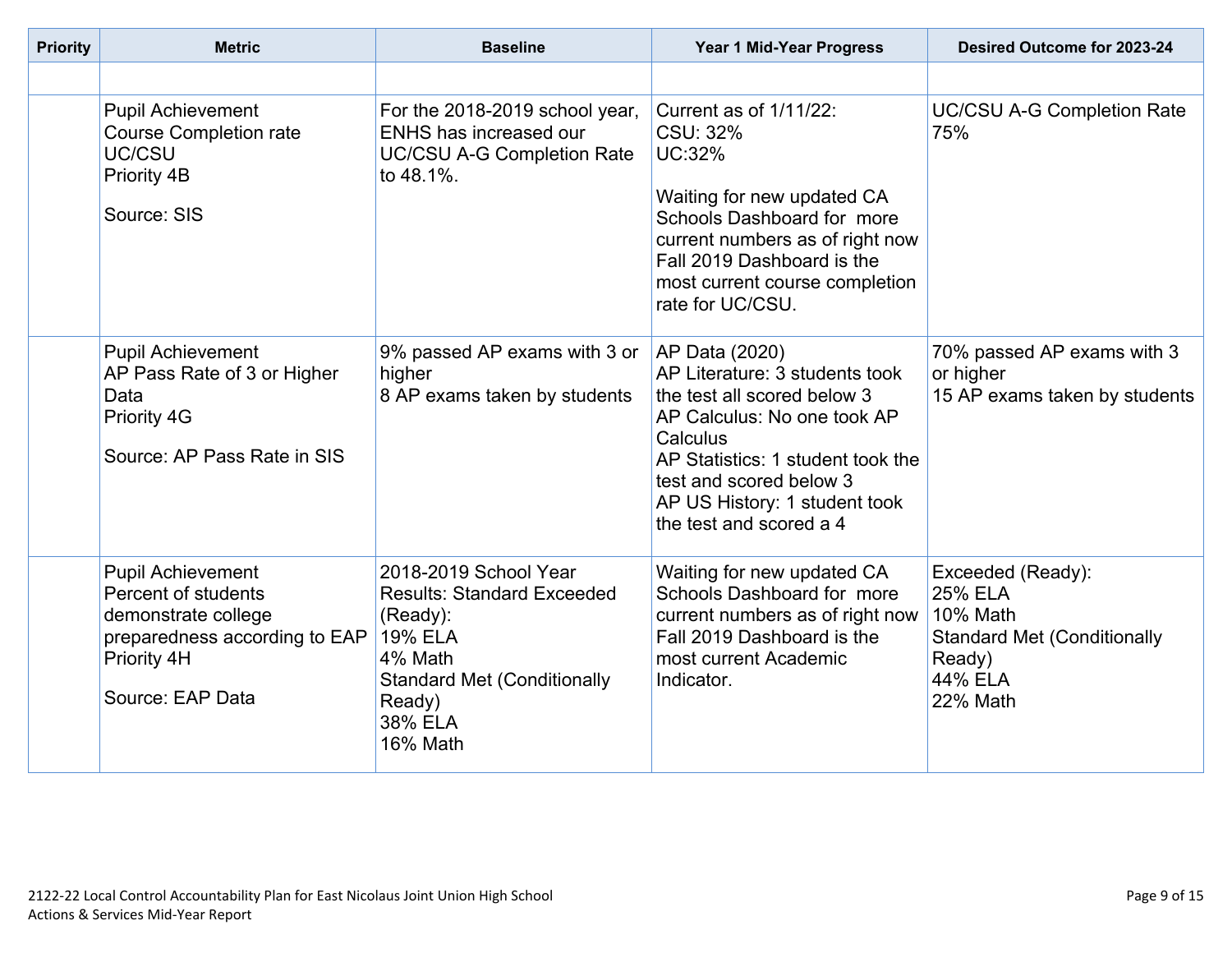| Goal/<br><b>Action</b> | <b>Action Title/</b><br><b>Description</b>                                                                                                                                                                                                                                                                                                                                                                                                                                                                      | Timespan | <b>Contributing</b> |             | <b>Personnel</b><br><b>Expenses</b> | Non-Personnel<br><b>Expenses</b> | <b>Total</b><br><b>Funds</b> | <b>Mid-Year Report</b> |
|------------------------|-----------------------------------------------------------------------------------------------------------------------------------------------------------------------------------------------------------------------------------------------------------------------------------------------------------------------------------------------------------------------------------------------------------------------------------------------------------------------------------------------------------------|----------|---------------------|-------------|-------------------------------------|----------------------------------|------------------------------|------------------------|
| 2.1                    | <b>Math Intervention/High</b><br><b>Quality Instruction</b><br>Provide relevant<br>professional development<br>for serving the diverse<br>needs of unduplicated<br>students, ELs and FY<br>Provide targeted math<br>intervention through after<br>school tutorials with<br>preference provided to<br>unduplicated students, ELs<br>and FY                                                                                                                                                                       |          | Yes                 | <b>LCFF</b> | 19231                               |                                  | \$19,231.00                  | \$15,000.00            |
| 2.2                    | <b>BARR interdisciplinary</b><br>approach / Progress<br>monitoring<br>Through Aeries and our<br>Director of Student<br>Guidance, students<br>progress will be monitored<br>multiple times a year (4).<br>Through a partnership with<br>the BARR organization, we<br>will use an interdisciplinary<br>approach for our freshman.<br>progress will be monitored<br>for grades, attendance,<br>behavior, and credit<br>acquisition. The metrics will<br>be Aeris, teacher<br>observations, and grades<br>analysis. |          | No                  | <b>LCFF</b> | 3500                                | Other State 1686                 | \$5,186.00                   | \$7,000                |
| 2.3                    | <b>Progress Monitoring</b><br>Director of Student<br>Guidance and Student<br>Services will continue to<br>identify and monitor                                                                                                                                                                                                                                                                                                                                                                                  |          | Yes                 | <b>LCFF</b> | 124899                              |                                  | \$124,899.00                 | \$56,356.00            |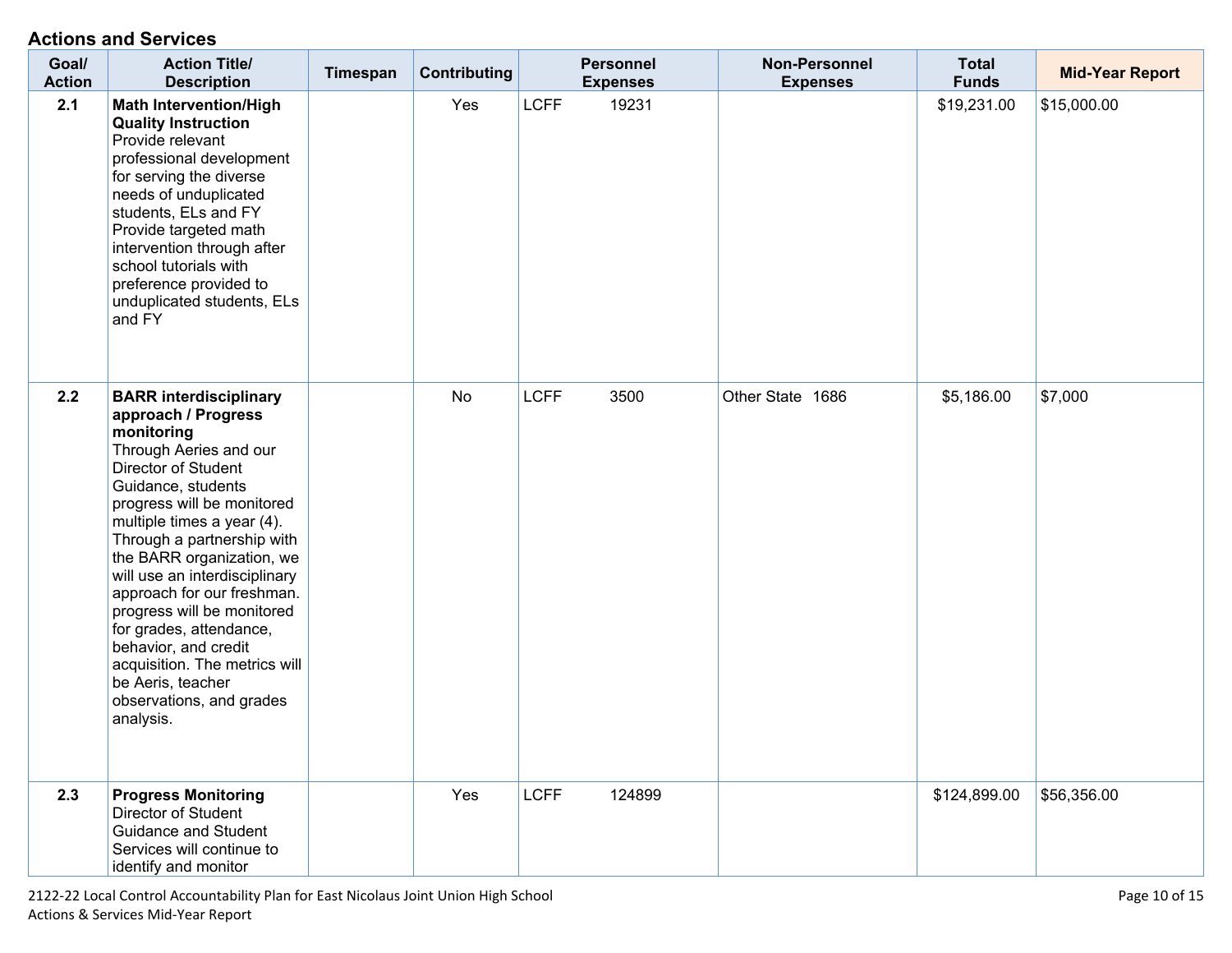| Goal/<br><b>Action</b> | <b>Action Title/</b><br><b>Description</b>                                                                                                                                                                                                                                                         | Timespan | Contributing | <b>Personnel</b><br><b>Expenses</b> | <b>Non-Personnel</b><br><b>Expenses</b> | <b>Total</b><br><b>Funds</b> | <b>Mid-Year Report</b> |
|------------------------|----------------------------------------------------------------------------------------------------------------------------------------------------------------------------------------------------------------------------------------------------------------------------------------------------|----------|--------------|-------------------------------------|-----------------------------------------|------------------------------|------------------------|
|                        | students who need<br>intervention classes and<br>specifically track the<br>intervention needs and<br>progress of all students<br>with particular attention to<br>unduplicated students, ELs<br>and Foster Youth<br>Formalize a system of<br>assessing students' school<br>wide through benchmarks. |          |              |                                     |                                         |                              |                        |

3.0 Engagement ENHS will increase parent involvement and pupil engagement by ensuring that school climate identifies all areas of academics and student success. ENHS will foster positive relationships between staff, students, parents, and the community as part of a successful learning environment (e.g. rigorous curriculum, robust and fully formed CTE pathways, and enrichment courses). Additionally, a clean, healthy, physically and emotionally safe learning environment will be provided. Access to academic center, intervention services, and extra-curricular activities both in and outside of school foster **student engagement.** 

#### **[Rationale](http://www.doc-tracking.com/screenshots/20LCAP/Instructions/20LCAPInstructions.htm#ExplanationofWhytheLEADevelopedGoals)**

# **Expected Annual Measurable Objectives for Goal 3**

| <b>Priority</b> | <b>Metric</b>                      | <b>Baseline</b> | <b>Year 1 Mid-Year Progress</b>  | Desired Outcome for 2023-24 |
|-----------------|------------------------------------|-----------------|----------------------------------|-----------------------------|
|                 | Parental Involvement and           | 90%             | East Nicolaus has found that     | Maintain 90%                |
|                 | <b>Family Engagement</b>           |                 | surveys are less accurate in     |                             |
|                 | Parent, Staff, and Student         |                 | reflecting the input and         |                             |
|                 | Surveys                            |                 | satisfaction level of staff,     |                             |
|                 | Percent of parents that feel their |                 | parents and students and that in |                             |
|                 | input in decision making is        |                 | person interactions with the     |                             |
|                 | valued                             |                 | educational partners are more    |                             |
|                 | <b>Priority 3A</b>                 |                 | constructive. We will be taking  |                             |
|                 |                                    |                 | input and considerations         |                             |
|                 | Source: CHKS                       |                 | through various avenues such     |                             |

2122-22 Local Control Accountability Plan for East Nicolaus Joint Union High School Page 11 of 15 Actions & Services Mid-Year Report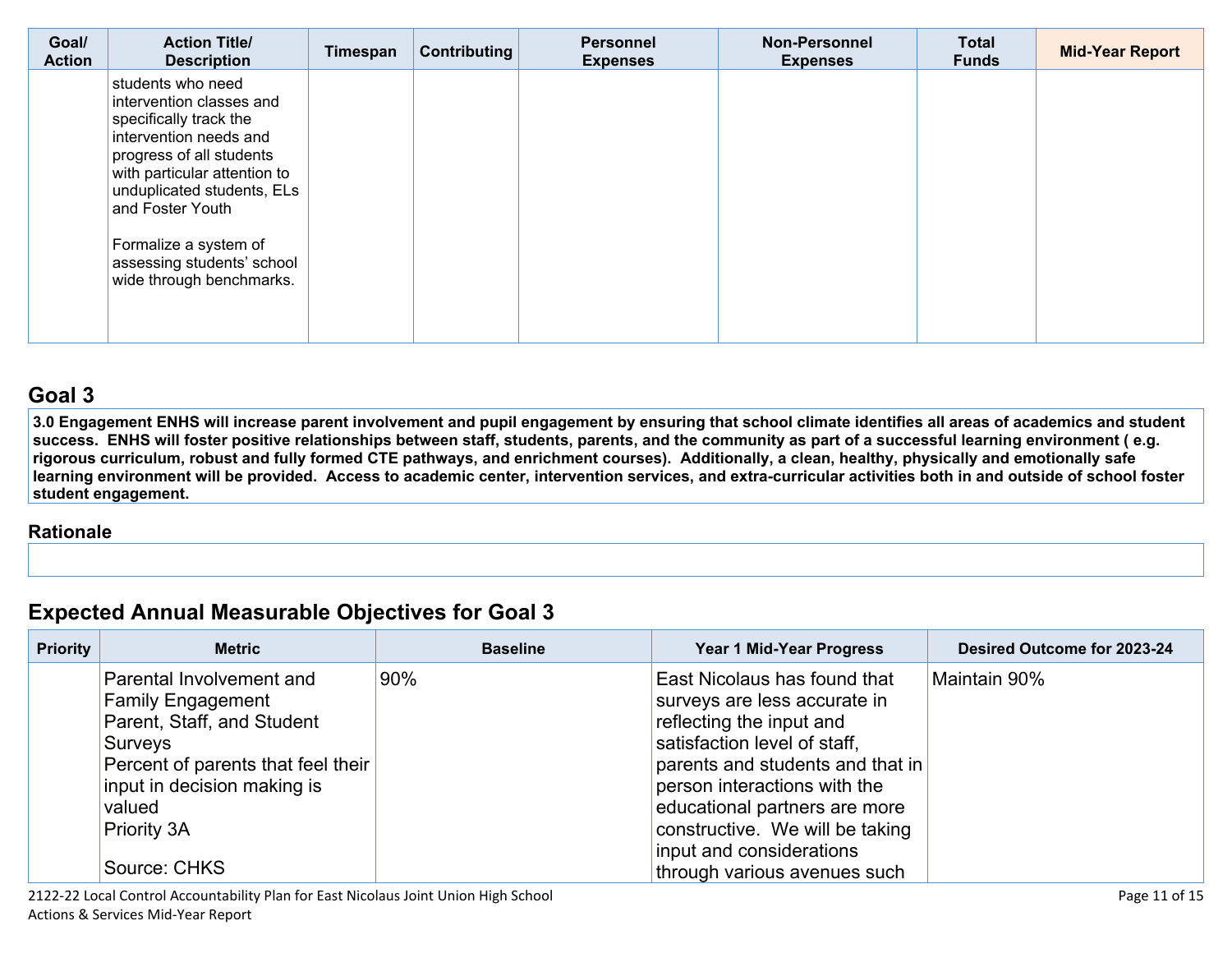| <b>Priority</b> | <b>Metric</b>                                                                                                                                                           | <b>Baseline</b>                                                                                                                     |                                                                                                                                                                                                                                                                                                 | Desired Outcome for 2023-24                                            |
|-----------------|-------------------------------------------------------------------------------------------------------------------------------------------------------------------------|-------------------------------------------------------------------------------------------------------------------------------------|-------------------------------------------------------------------------------------------------------------------------------------------------------------------------------------------------------------------------------------------------------------------------------------------------|------------------------------------------------------------------------|
|                 |                                                                                                                                                                         |                                                                                                                                     | as booster meetings, school<br>club organizational meetings,<br>conversations both personally<br>as well as on the phone or text.                                                                                                                                                               |                                                                        |
|                 | <b>School Climate</b><br>Suspension Rate Indicator and<br><b>Expulsion Data</b><br>Priority 6A and Priority 6B<br>Source: Local Data and CA<br><b>Schools Dashboard</b> | 2020-21<br>0% expulsion<br>0% Suspension<br>Fall 2019 Dashboard -<br><b>Suspension Rate Indicator</b><br>3.8% of students suspended | East Nicolaus High School has<br>seen an increase in<br>inappropriate student behaviors<br>since returning from hybrid and<br>distance learning as many<br>schools across the state have<br>experienced. Currently we<br>have had zero offenses but<br>have seen an increase in<br>suspensions. | Maintain 0% Expulsion<br><2% Suspension<br>Dashboard<br><2% suspension |
|                 | <b>Pupil Engagement</b><br>Attendance Data and Chronic<br>Absenteeism Rate Indicator<br>Priority 5A and Priority 5B<br>Source: P2 Data and Local SIS                    | Attendance - 95.6%<br>Chronic Absenteeism Rate -<br>9.4%                                                                            | <b>Current Attendance Rate is</b><br>97.8%, Chronic Absenteeism<br>rate is $6.2%$                                                                                                                                                                                                               | Attendance - 98%<br>Chronic Absenteeism - <3%                          |
|                 | <b>Pupil Engagement</b><br><b>High School Graduation Rate</b><br>Priority 5E<br>Source: CA Schools Dashboard                                                            | Fall 2019 Dashboard -<br><b>Graduation Rate Indicator</b><br>98.7% graduated                                                        | N/A                                                                                                                                                                                                                                                                                             | 100%                                                                   |
|                 | <b>Pupil Engagement</b><br>High School Drop Out Rate<br>Priority 5D<br>Source: Local Data                                                                               | 2.6%                                                                                                                                | Currently we have had zero<br>dropouts in the 2021-22 school<br>year.                                                                                                                                                                                                                           | Maintain less than 2%                                                  |
|                 | <b>School Climate</b>                                                                                                                                                   | <b>School Safety</b><br><b>Staff - Create Baseline</b>                                                                              | We have not conducted any<br>surveys at this time. In general                                                                                                                                                                                                                                   | <b>School Safety</b><br><b>Staff - Create Baseline</b>                 |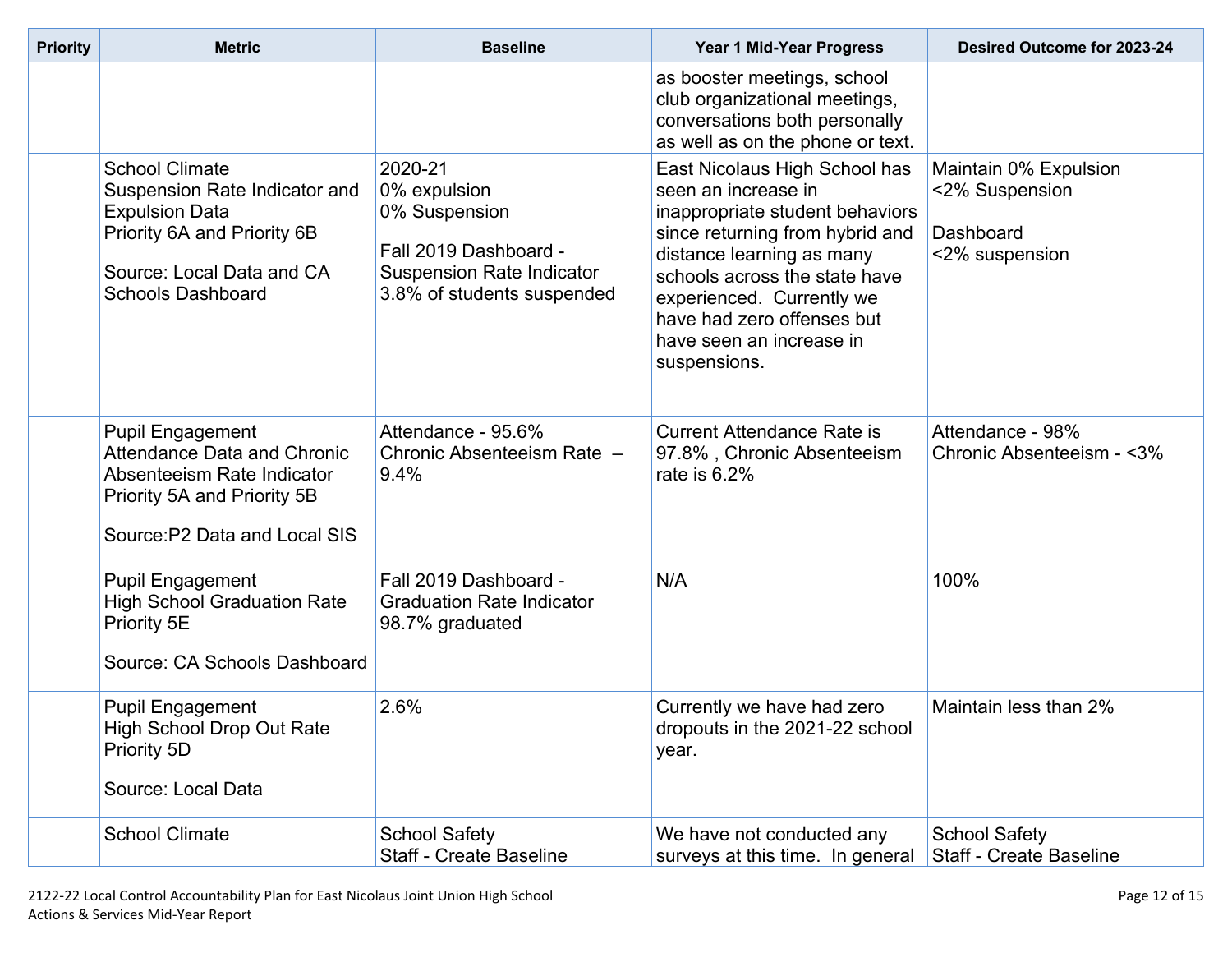| <b>Priority</b> | <b>Metric</b>                                                                                           | <b>Baseline</b>                                                                  | Year 1 Mid-Year Progress                                                                                                                                                                                     | Desired Outcome for 2023-24                         |
|-----------------|---------------------------------------------------------------------------------------------------------|----------------------------------------------------------------------------------|--------------------------------------------------------------------------------------------------------------------------------------------------------------------------------------------------------------|-----------------------------------------------------|
|                 | Surveys on School Safety and<br><b>Connectedness</b><br><b>Priority 6C</b><br>Source: Local Survey Data | Parents - 90%<br>Students - 82%<br><b>School Connectedness</b><br>Students - 80% | we have very positive feedback  <br>and comments through<br>personal conversations, phone<br>calls and email with parents and School Connectedness<br>students regarding campus<br>safety and connectedness. | Parents - 100%<br>Students - 100%<br>Students - 90% |

| Goal/<br><b>Action</b> | <b>Action Title/</b><br><b>Description</b>                                                                                                                                    | Timespan | Contributing | <b>Personnel</b><br><b>Expenses</b> | <b>Non-Personnel</b><br><b>Expenses</b> | <b>Total</b><br><b>Funds</b> | <b>Mid-Year Report</b> |
|------------------------|-------------------------------------------------------------------------------------------------------------------------------------------------------------------------------|----------|--------------|-------------------------------------|-----------------------------------------|------------------------------|------------------------|
| 3.1                    | <b>School Climate</b><br>We continue to monitor<br>school climate and identify<br>areas of growth through<br>parent, students, and staff<br>surveys at least twice a<br>year. |          | <b>No</b>    |                                     | <b>LCFF</b><br>7000                     | \$7,000.00                   | \$3,792.00             |
|                        | We will continue to develop<br>and refine our process to<br>monitor school climate,<br>chronic absenteeism, and<br>discipline                                                 |          |              |                                     |                                         |                              |                        |
|                        | We will continually seek<br>feedback and evaluate the<br>effectiveness of parent<br>participation promoted<br>through the daily bulletin<br>and web site<br>communications.   |          |              |                                     |                                         |                              |                        |
|                        | ENHS staff will reach out<br>via phone to share with<br>parents' progress and<br>needs.                                                                                       |          |              |                                     |                                         |                              |                        |
|                        | All ENHS staff will use use<br>restorative justice<br>components and educate<br>new staff on restorative<br>justice practices.                                                |          |              |                                     |                                         |                              |                        |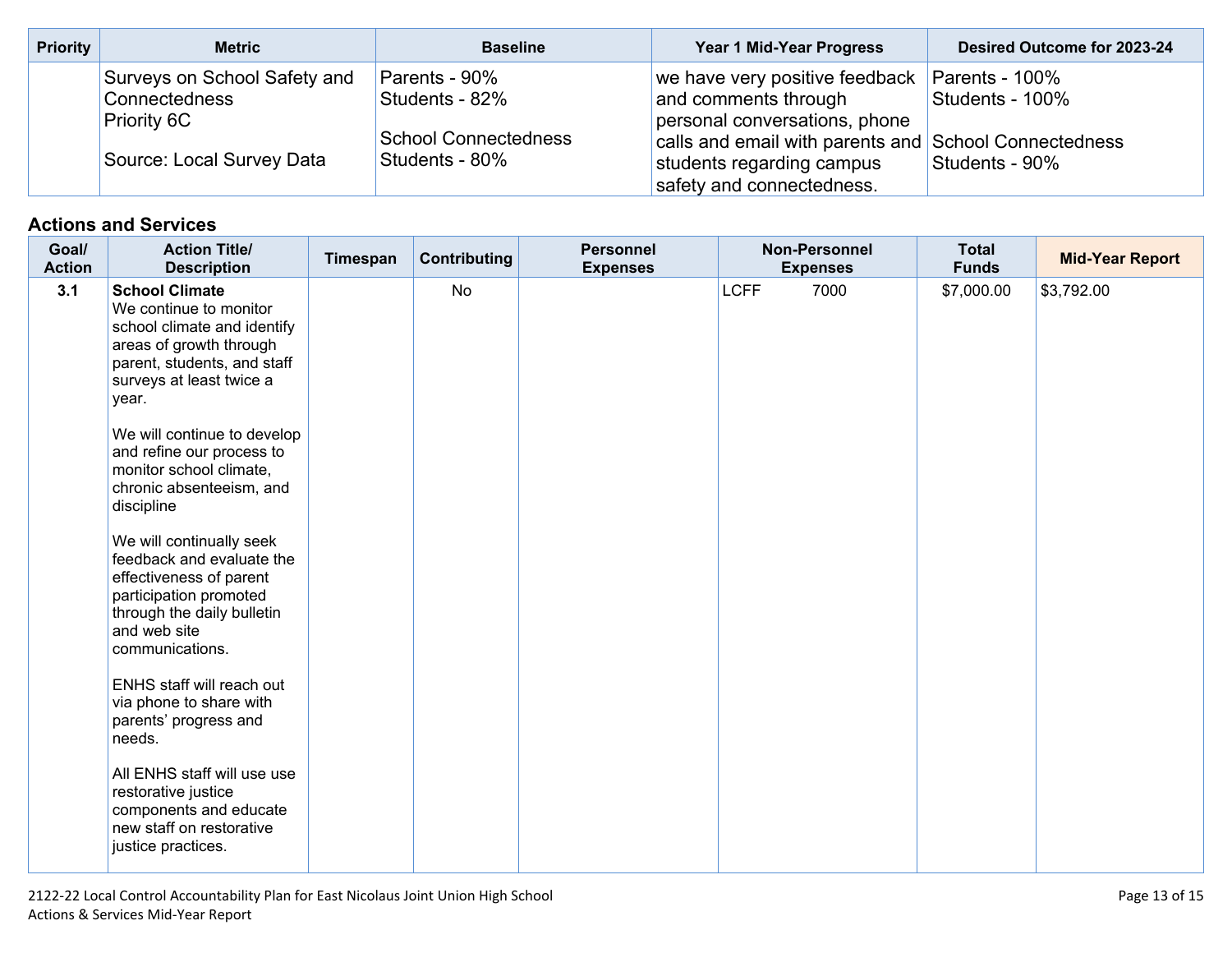| Goal/<br><b>Action</b> | <b>Action Title/</b><br><b>Description</b>                                                             | Timespan | Contributing | <b>Personnel</b><br><b>Expenses</b> | <b>Non-Personnel</b><br><b>Expenses</b> | <b>Total</b><br><b>Funds</b> | <b>Mid-Year Report</b> |
|------------------------|--------------------------------------------------------------------------------------------------------|----------|--------------|-------------------------------------|-----------------------------------------|------------------------------|------------------------|
|                        | We will provide parents and<br>students incentives to<br>reinforce positive behavior<br>and attendance |          |              |                                     |                                         |                              |                        |

| -----            |  |  |  |
|------------------|--|--|--|
|                  |  |  |  |
|                  |  |  |  |
|                  |  |  |  |
|                  |  |  |  |
|                  |  |  |  |
| <b>Rationale</b> |  |  |  |
|                  |  |  |  |

# **Expected Annual Measurable Objectives for Goal 4**

| <b>Priority</b> | <b>Metric</b> | <b>Baseline</b> |  | Desired Outcome for 2023-24 |  |
|-----------------|---------------|-----------------|--|-----------------------------|--|
|                 |               |                 |  |                             |  |

| Goal/<br><b>Action</b> | <b>Action Title/</b><br><b>Description</b> | <b>Timespan</b> | Contributing | <b>Personnel</b><br><b>Expenses</b> | <b>Non-Personnel</b><br><b>Expenses</b> | <b>Total</b><br><b>Funds</b> | <b>Mid-Year Report</b> |
|------------------------|--------------------------------------------|-----------------|--------------|-------------------------------------|-----------------------------------------|------------------------------|------------------------|
|                        |                                            |                 |              |                                     |                                         |                              |                        |